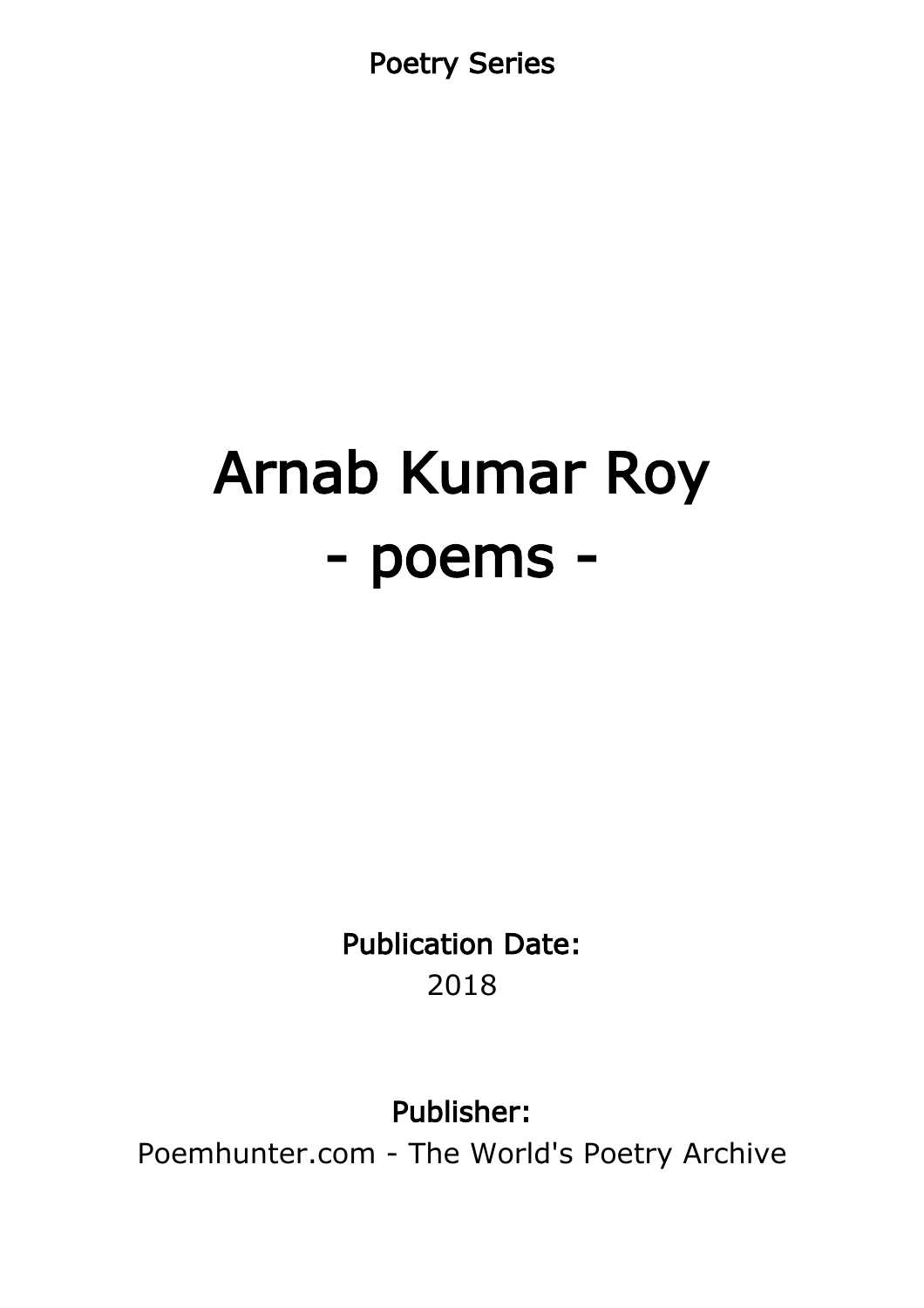# Arnab Kumar Roy(10/02/1995)

I believe poetry is the language of expression of one's utmost deepest feelings hidden within him/her. I write poems to express what I feel deep within myself. As we all grow up our experiences make ourselves mature and help us to express it in the language of words.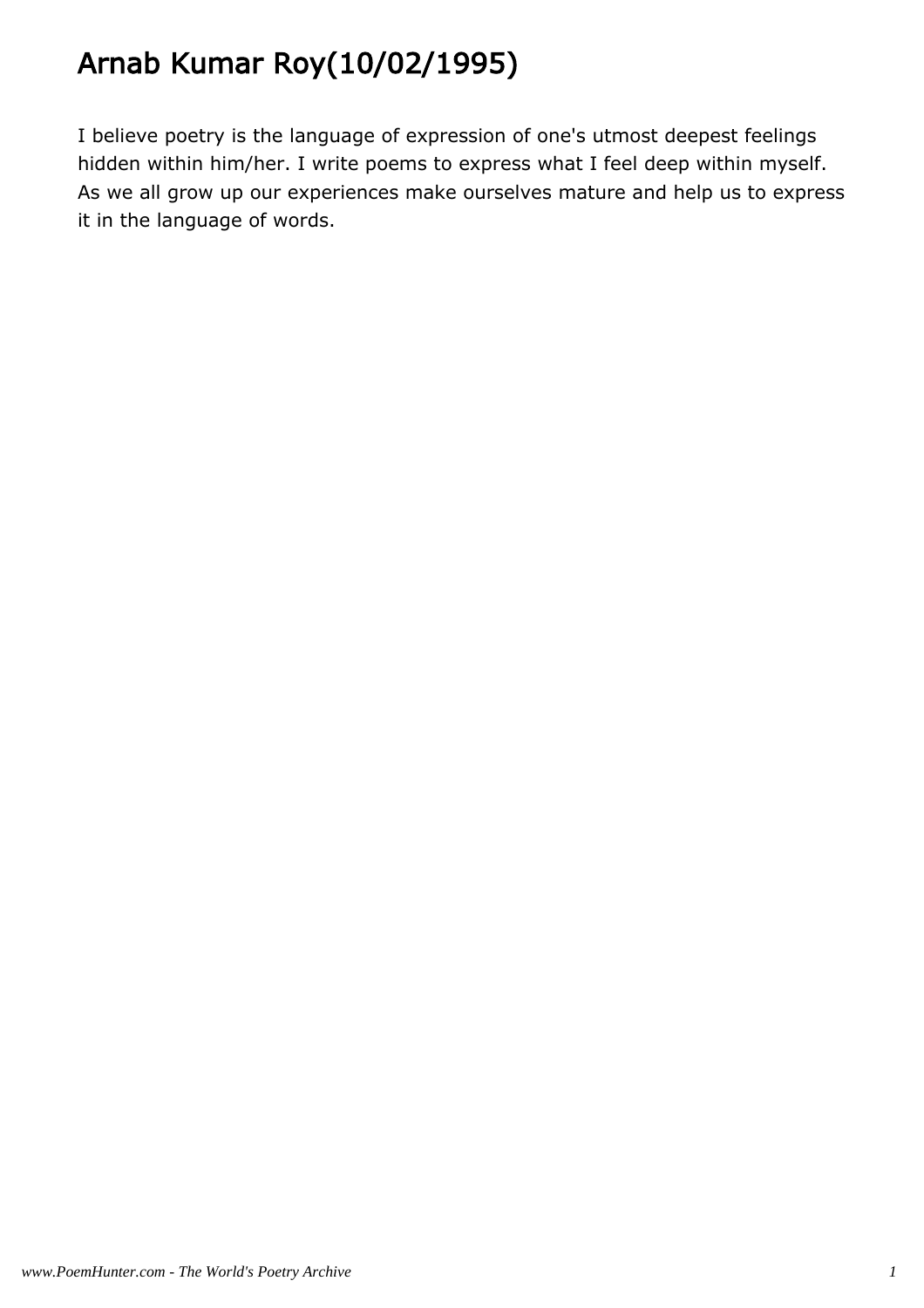# Child Labour

Innocence has gone it is a fading sunset childhood disappeared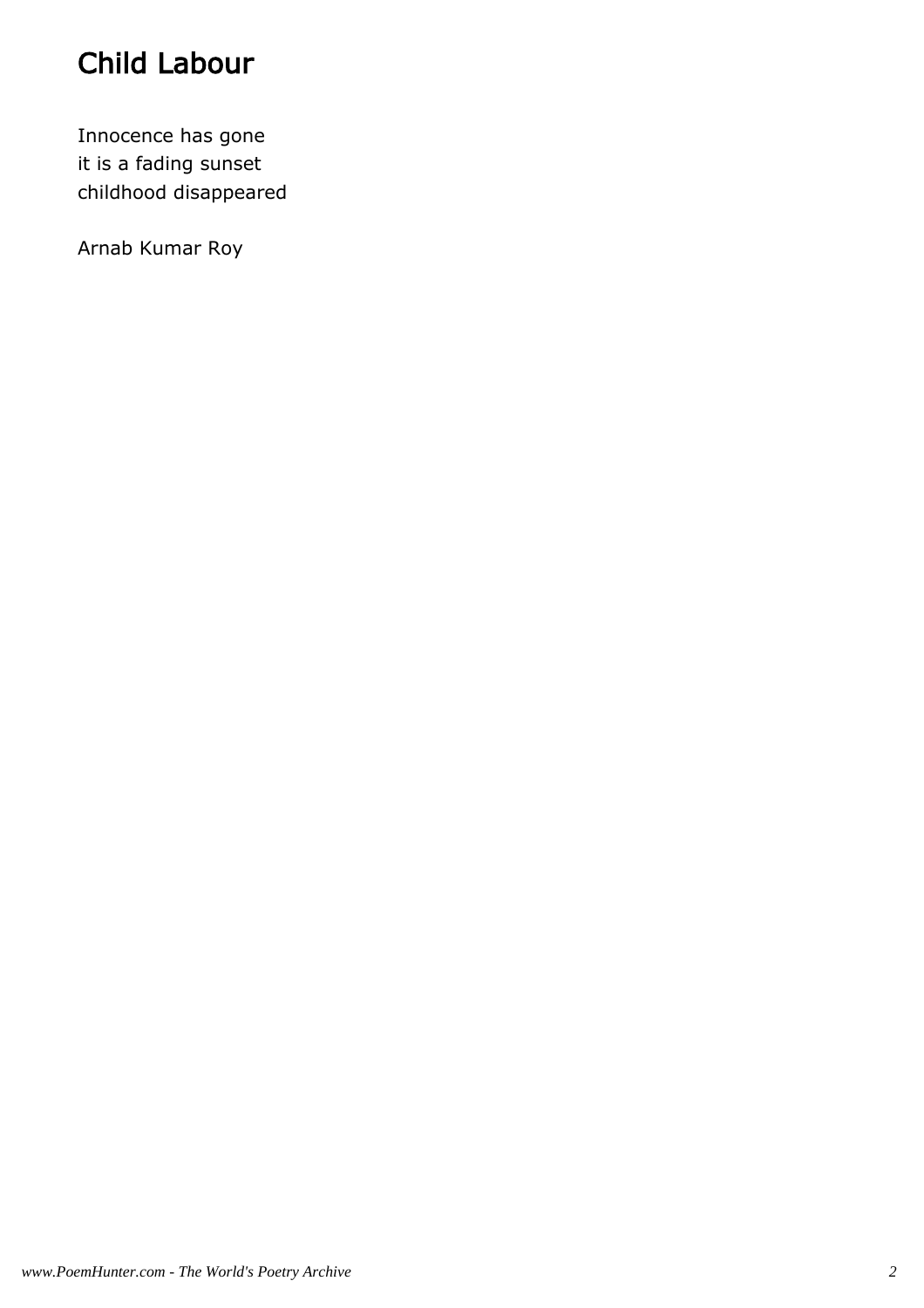#### Dowry

A withered flower Desires crushed by strong power At hands of dowry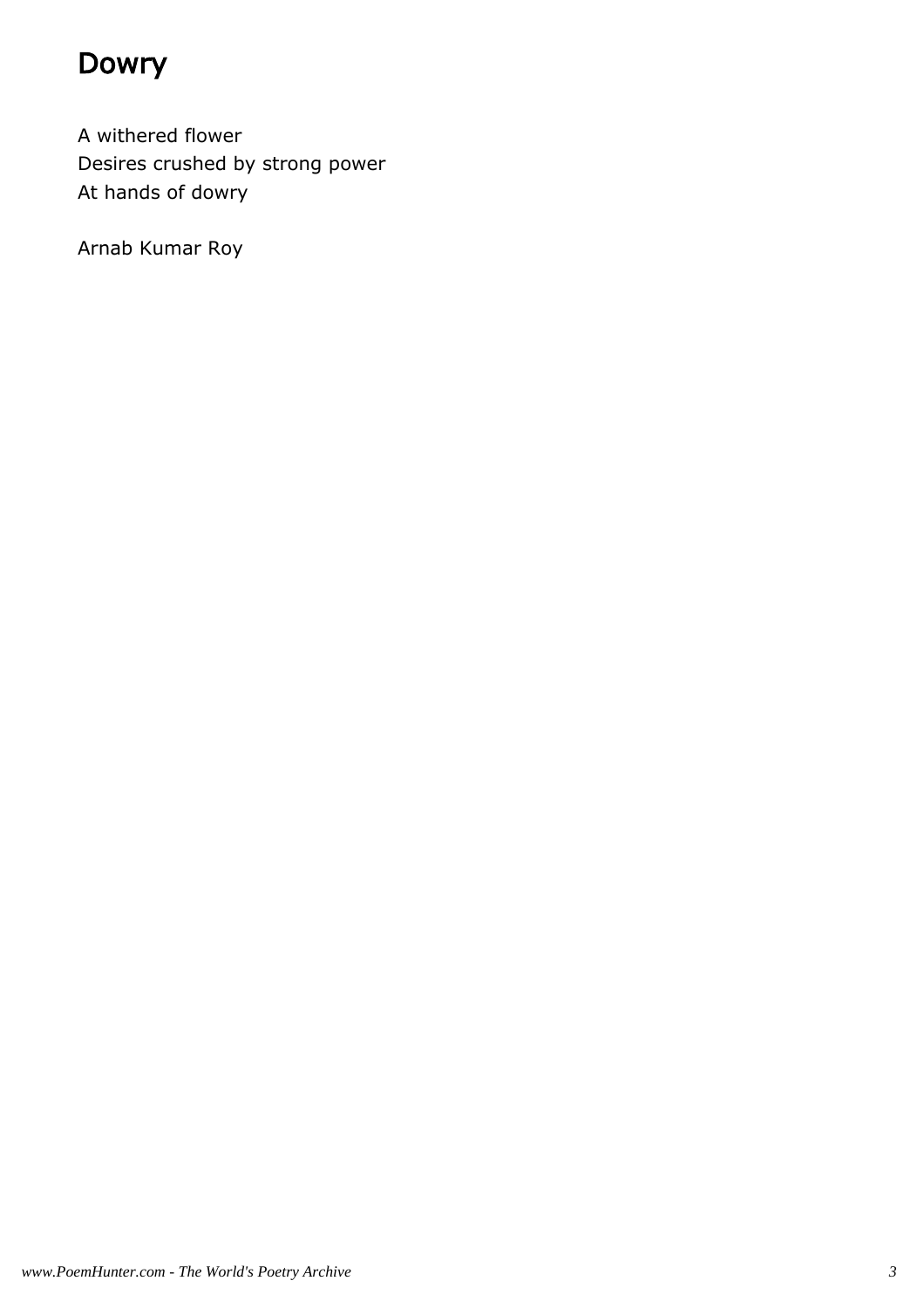#### Endless Love

My love has found expression in countless forms, countless flames of candle…

My dreams have grown as a flower in shade of your hand,

Through the veins of my hopes your blood runs.

In the darkest room of my heart,

You have emerged as a pole-star piercing the dark.

My spirit has danced to the tunes of your smile,

Crystals of love have rained from the sky of your heart quenching my unending thirst.

My love has grown and re-grown shaping your universe,

You are the butterfly, which spreads its wings colouring my life.

In the colours of rainbow, I have drawn and redrawn your face in pages of my heart,

In the garden of your heart, I have grown as a rose spreading the fragrance of love.

You have breathed life into my heart,

Ageless time can never make us apart,

My love for you is forever, my beloved!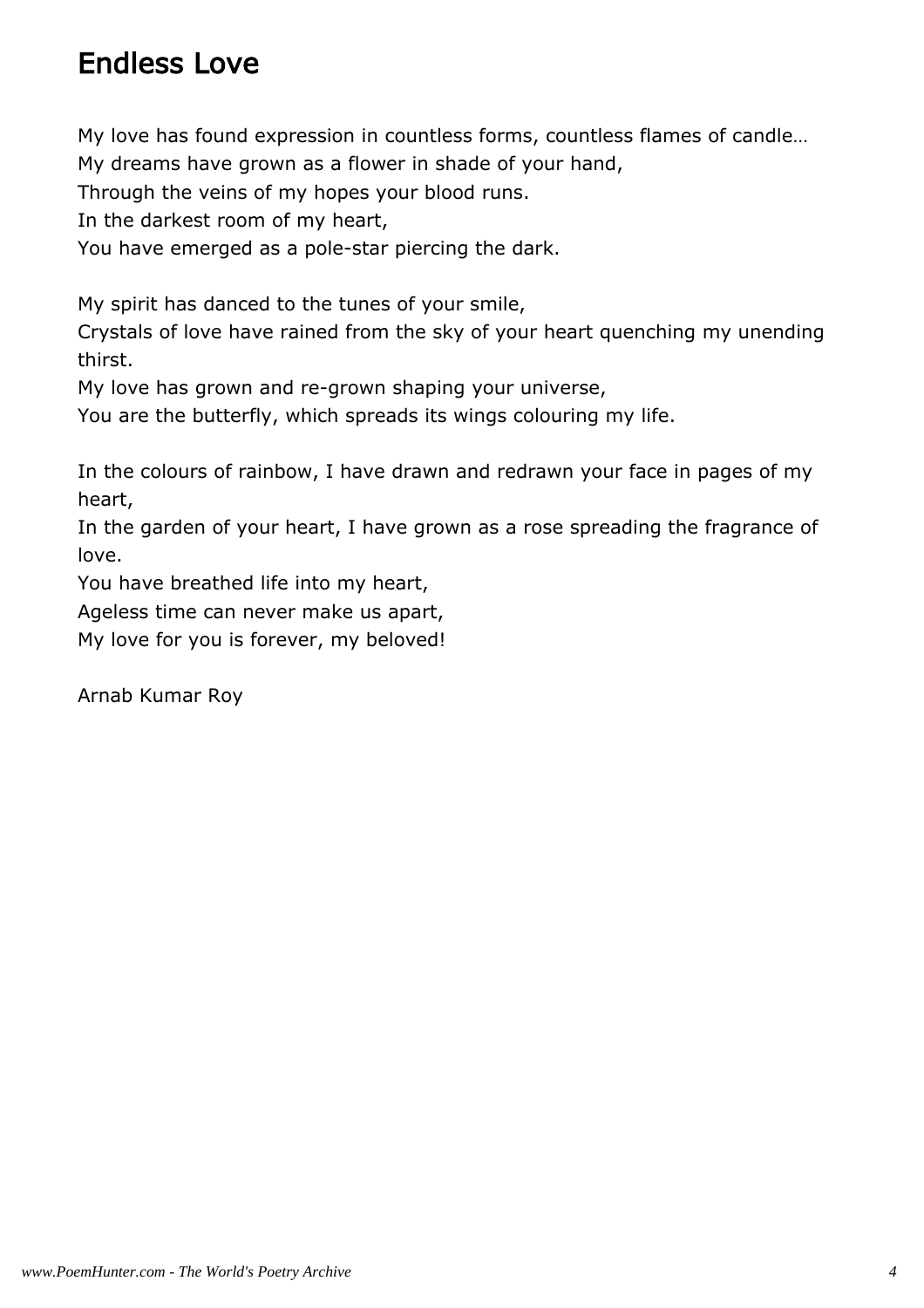#### Farewell

Dusk has come goodbye in your eyes dreams begin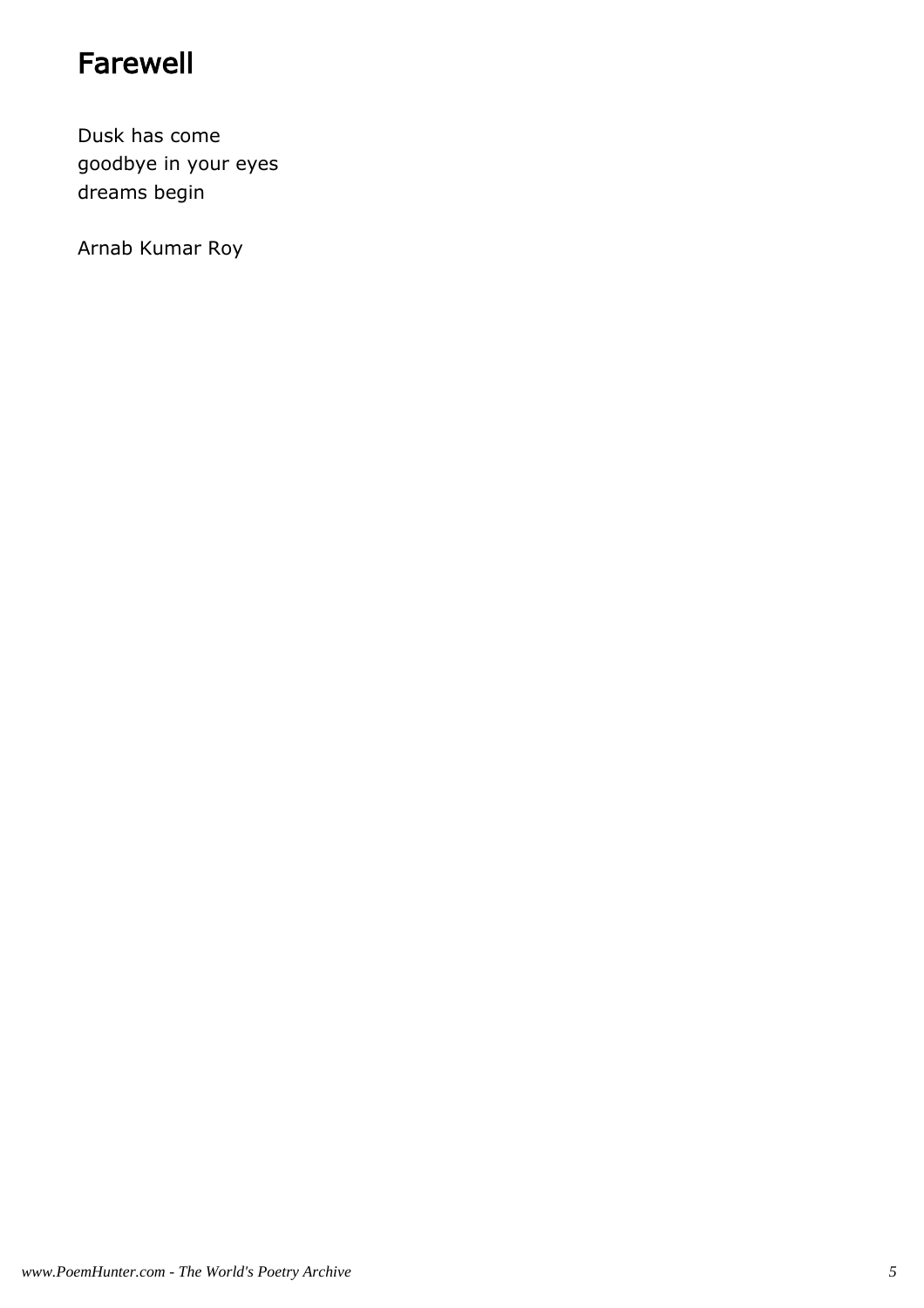# God

Unseen before eyes the blowing wind pierces skin we all do feel Him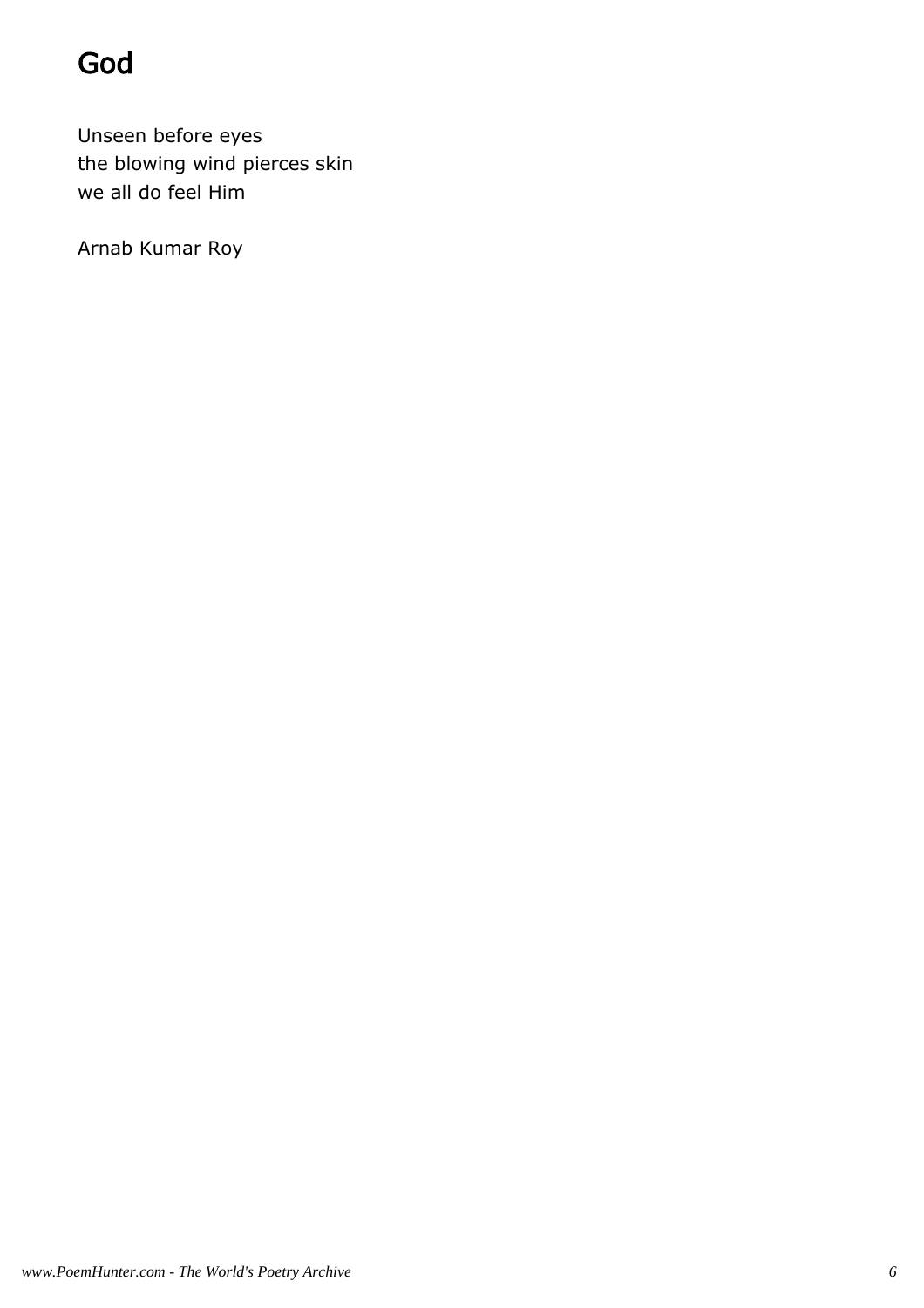# Hope

Setting sun's promise to end darkness in our life by rising again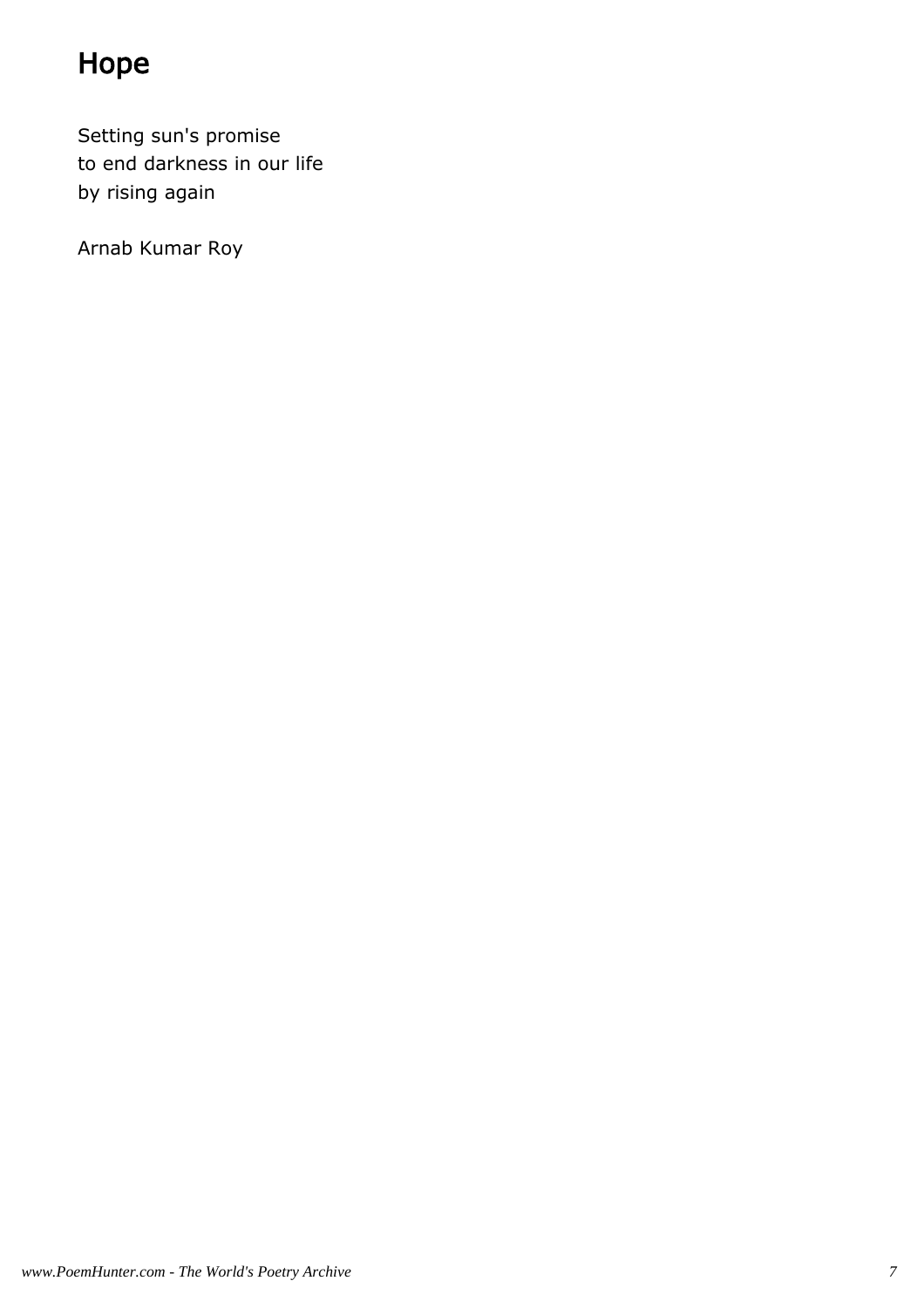# I Will Always Love You

I have counted countless drops of moments of my life in search of you, My spirit has danced with your shadow under the lovely sky, At the break of dawn, your morning kiss has opened my eyes. Your silvery laughter has filled my life with joy, You have coloured my colourless drops of tears with happiness.

Every passing day you are my prayer to God,

You are the brightest star twinkling in the darkest room of my heart, You are my past, present and future.

In the pages of my heart, I have drawn your face by colours of love, The silence between us has expressed the inexpressible love.

Your beauty has played with the eyelashes of my eyes,

You are the reason of my life.

I will love you forever, my beloved.

In your arms let me breathe my last breath and die.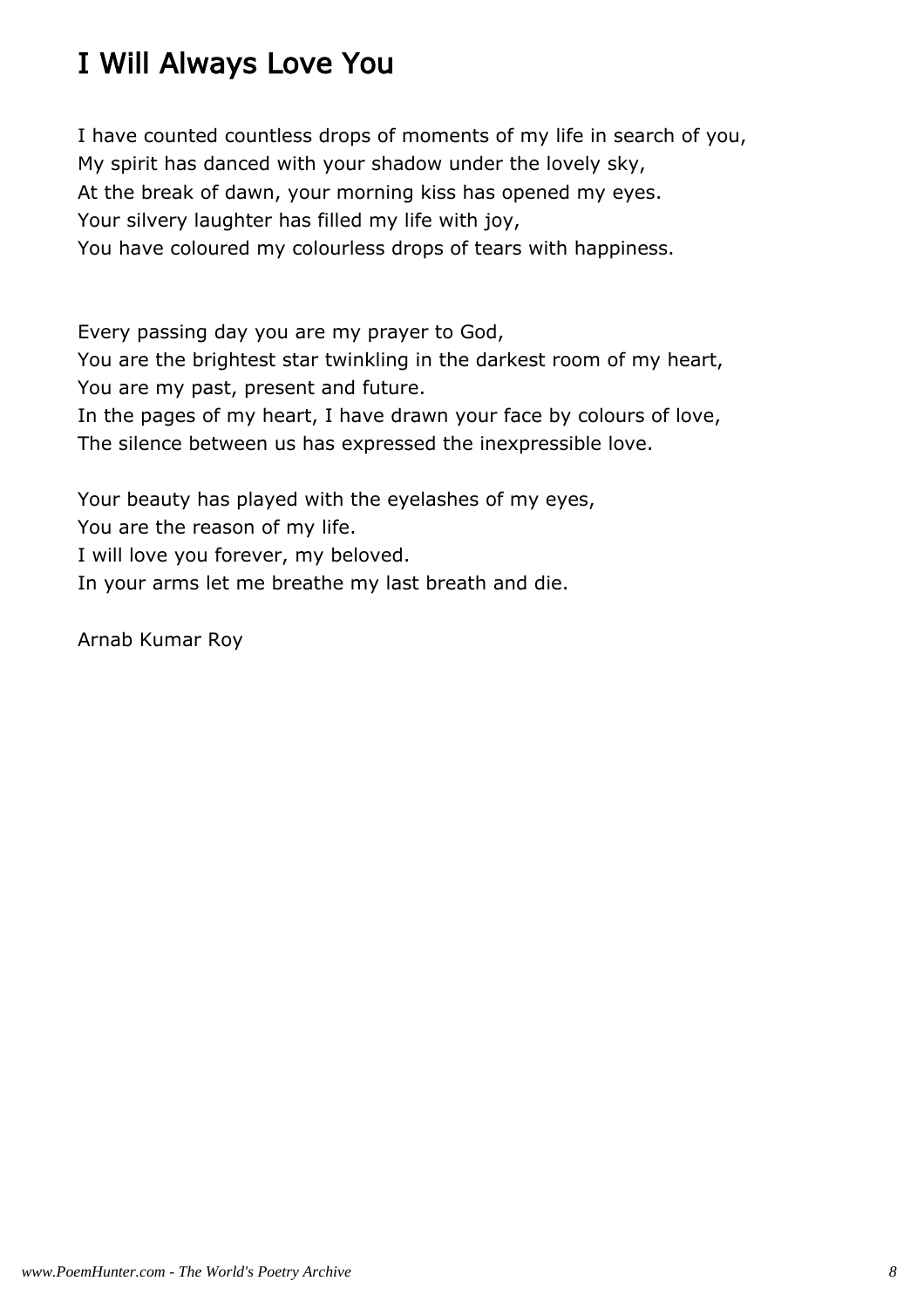# Infatuation

Exquisite beauty imagination gets wings love is mistaken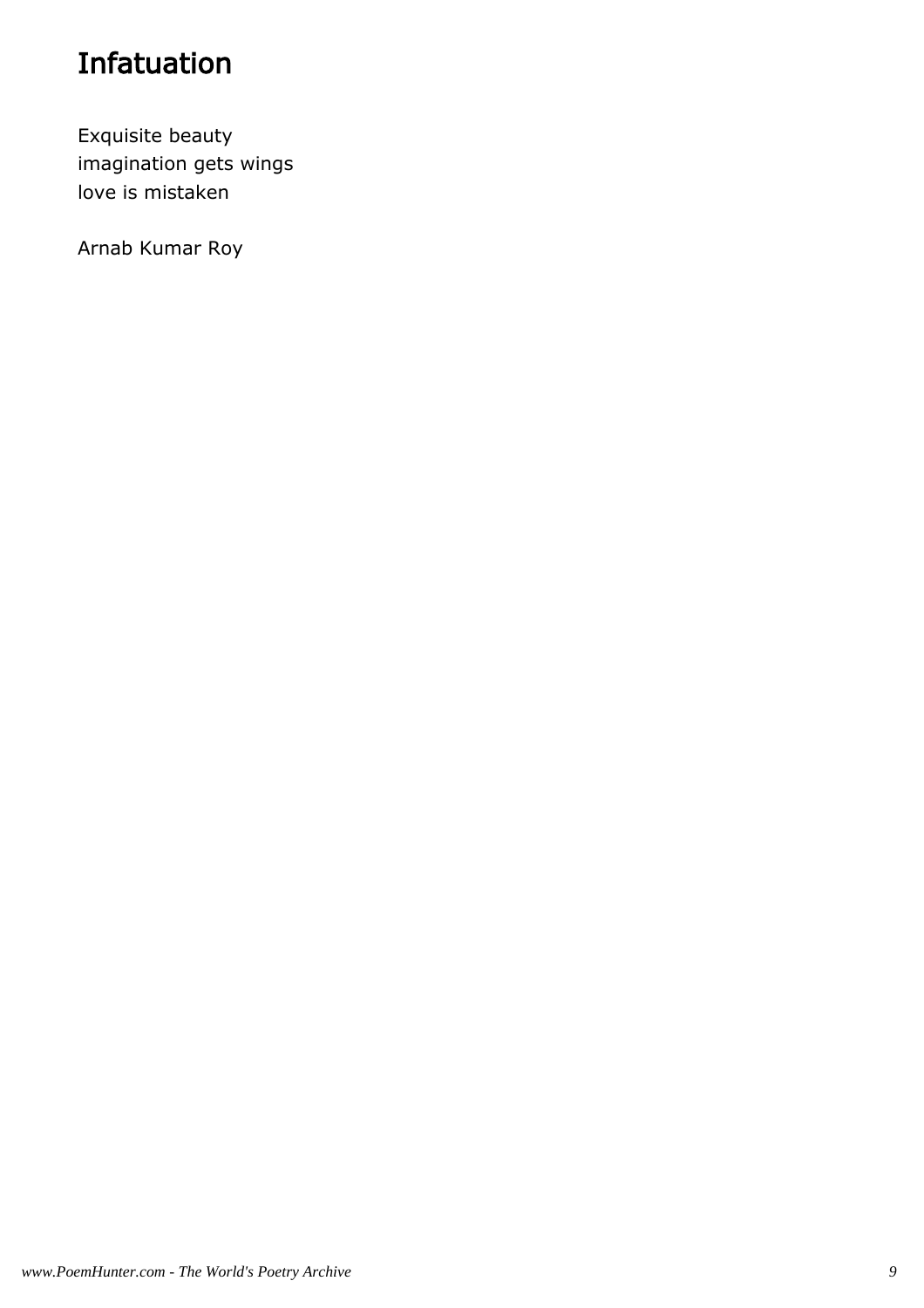# Infidelity

Lust in eagle's eyes breaks sacred vows of marriage mirage disappears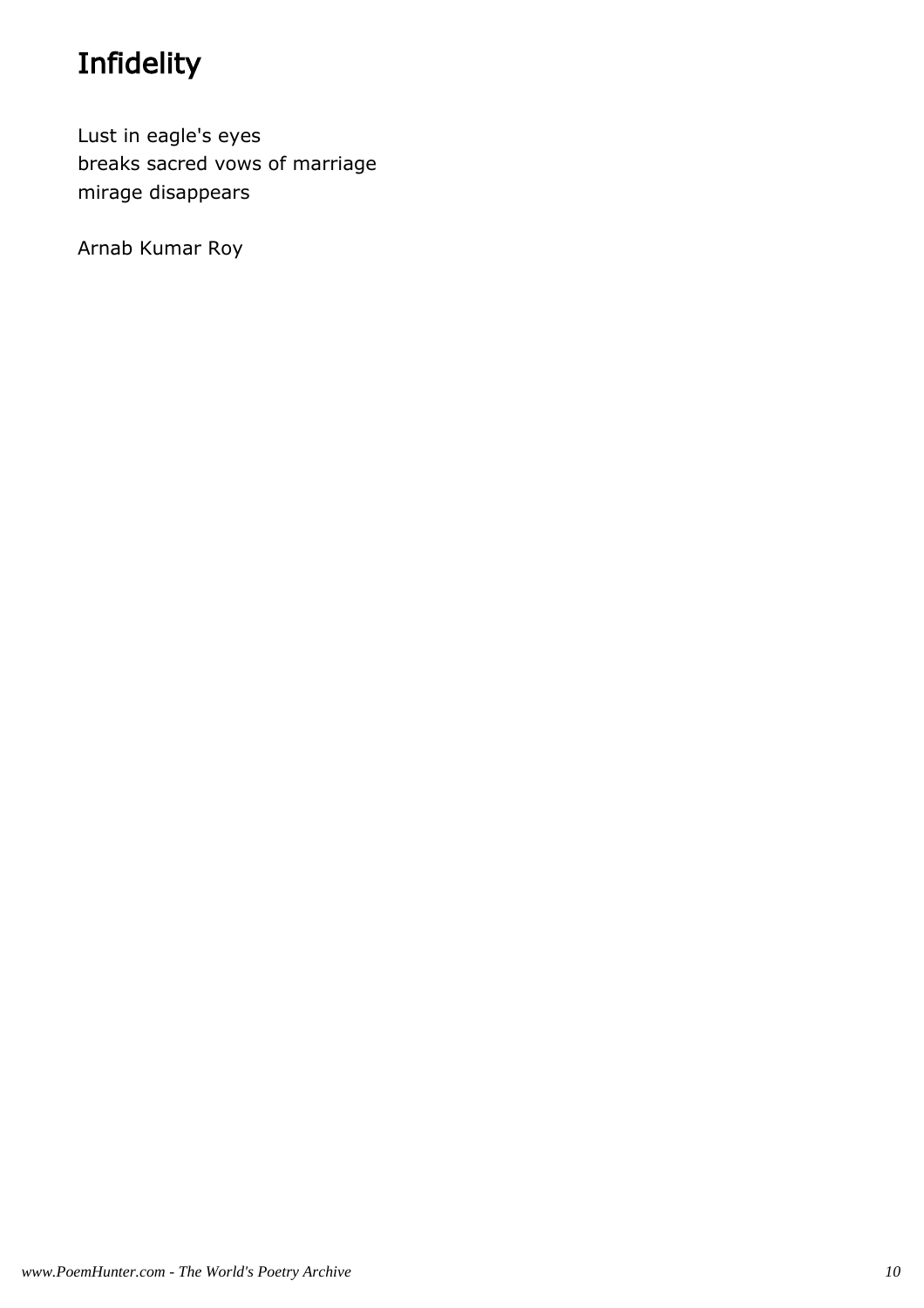# Kiss

Two passionate lips touch for a moment stand still an adoring kiss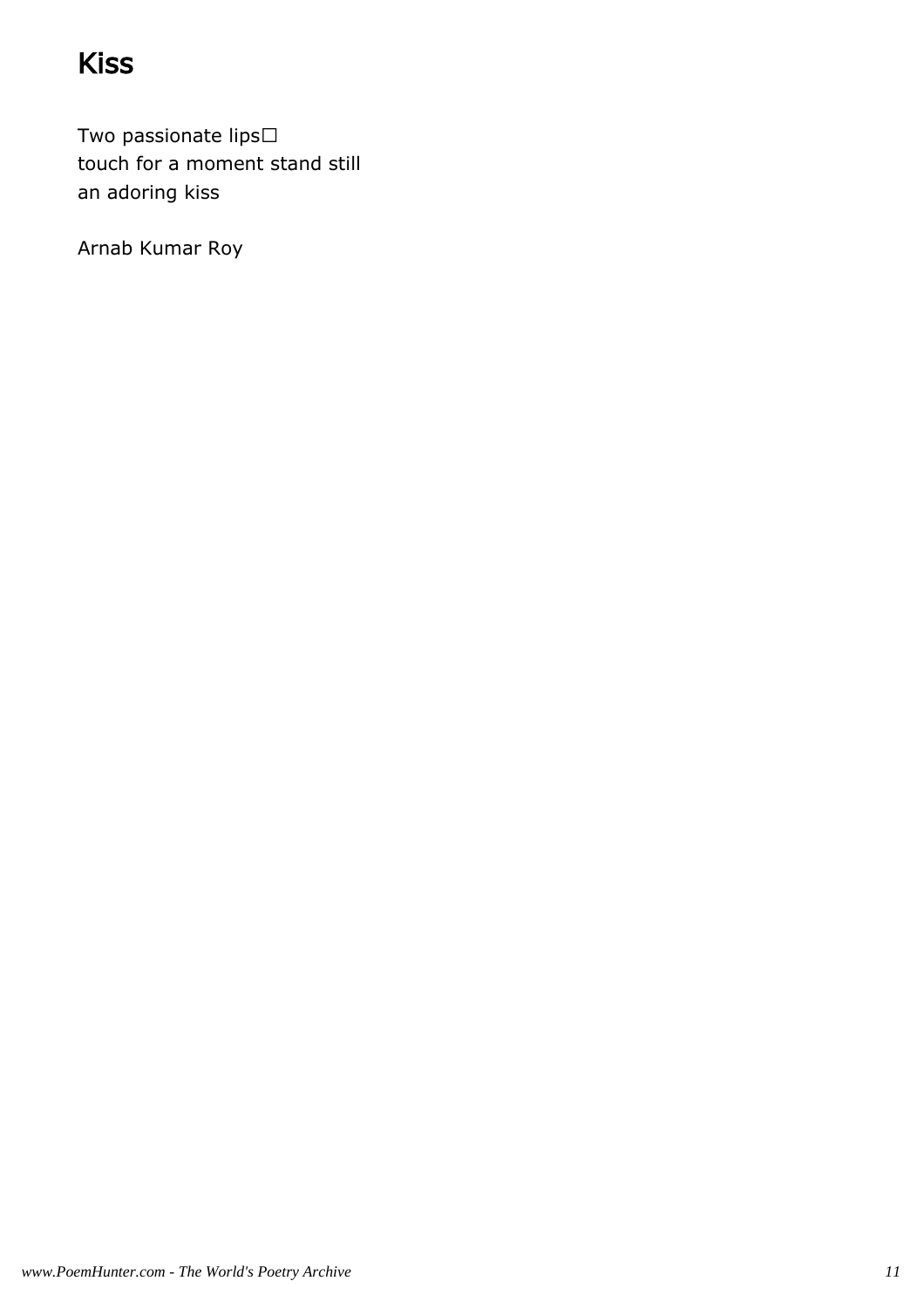# Lazy

Mr. Lazy is so busy, doing household chores in his vivid dreams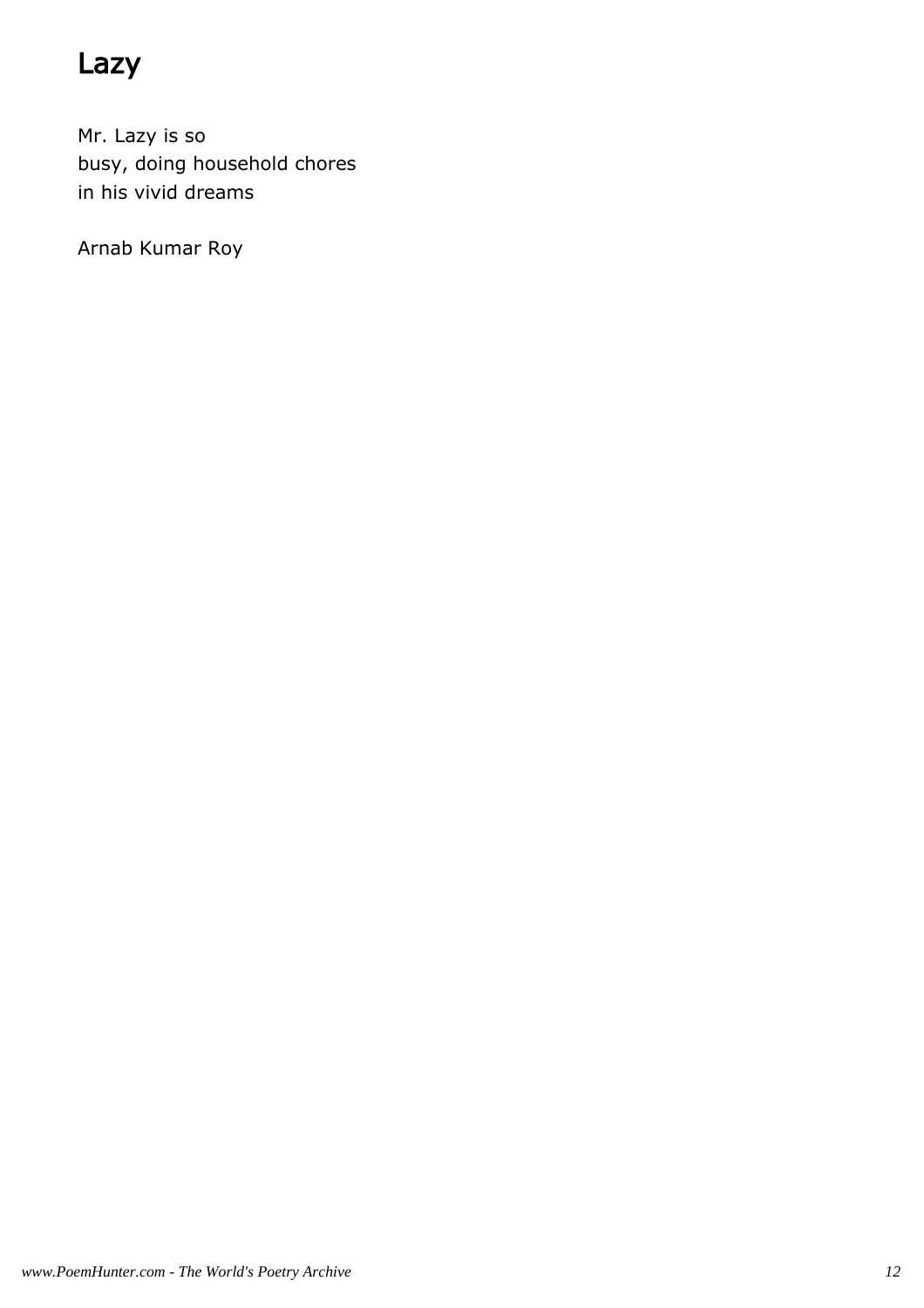### **Mercy**

Peace is God's message mayhem everywhere in earth drops of mercy rain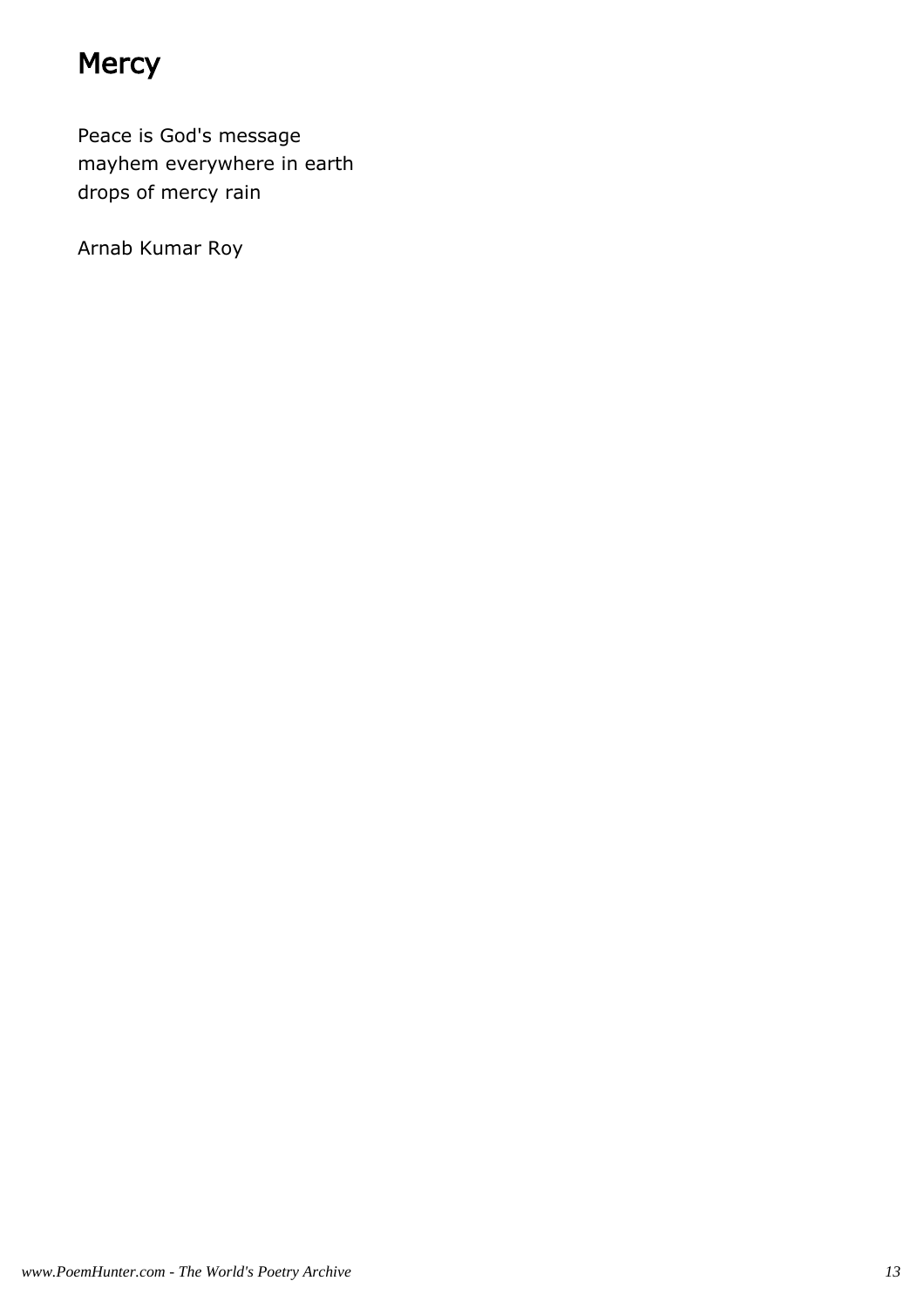# Midnight

Stars peeping from sky mankind sleeps on nature's lap the moon shining bright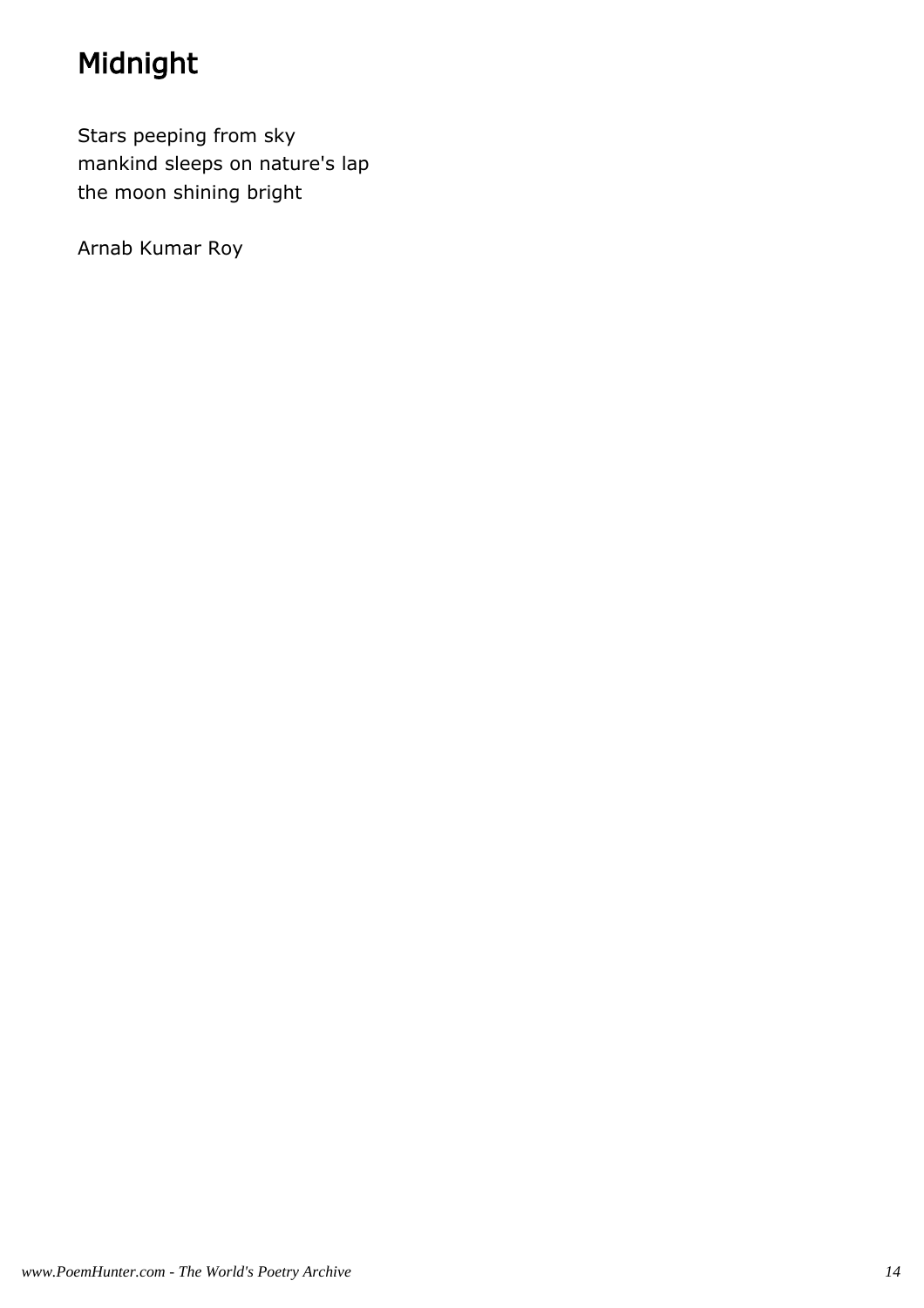#### **Nature**

Innocent beauty savior or demolisher our Mother Nature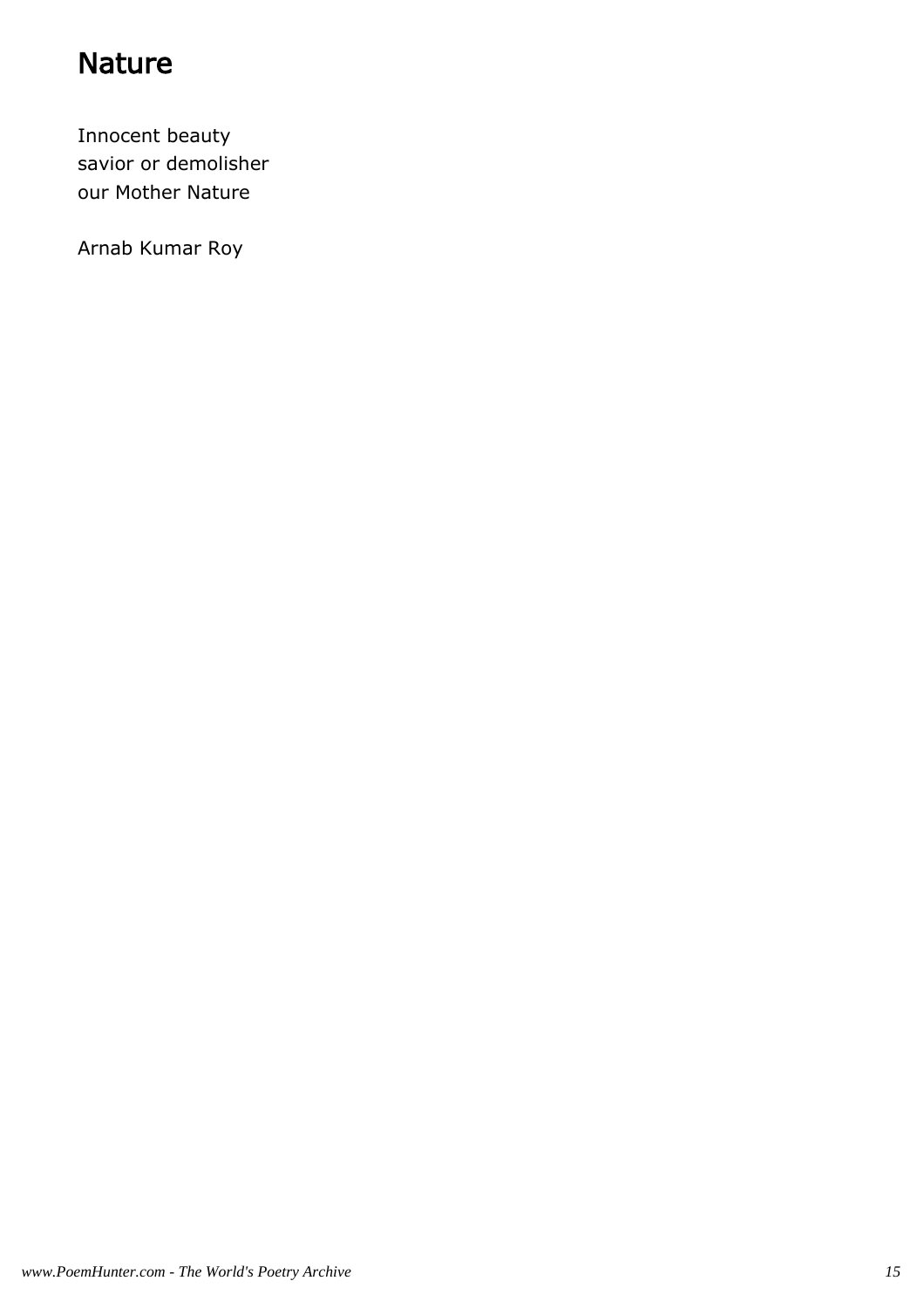#### News Media

Sells news good or bad Sometimes creates it for gain Our news media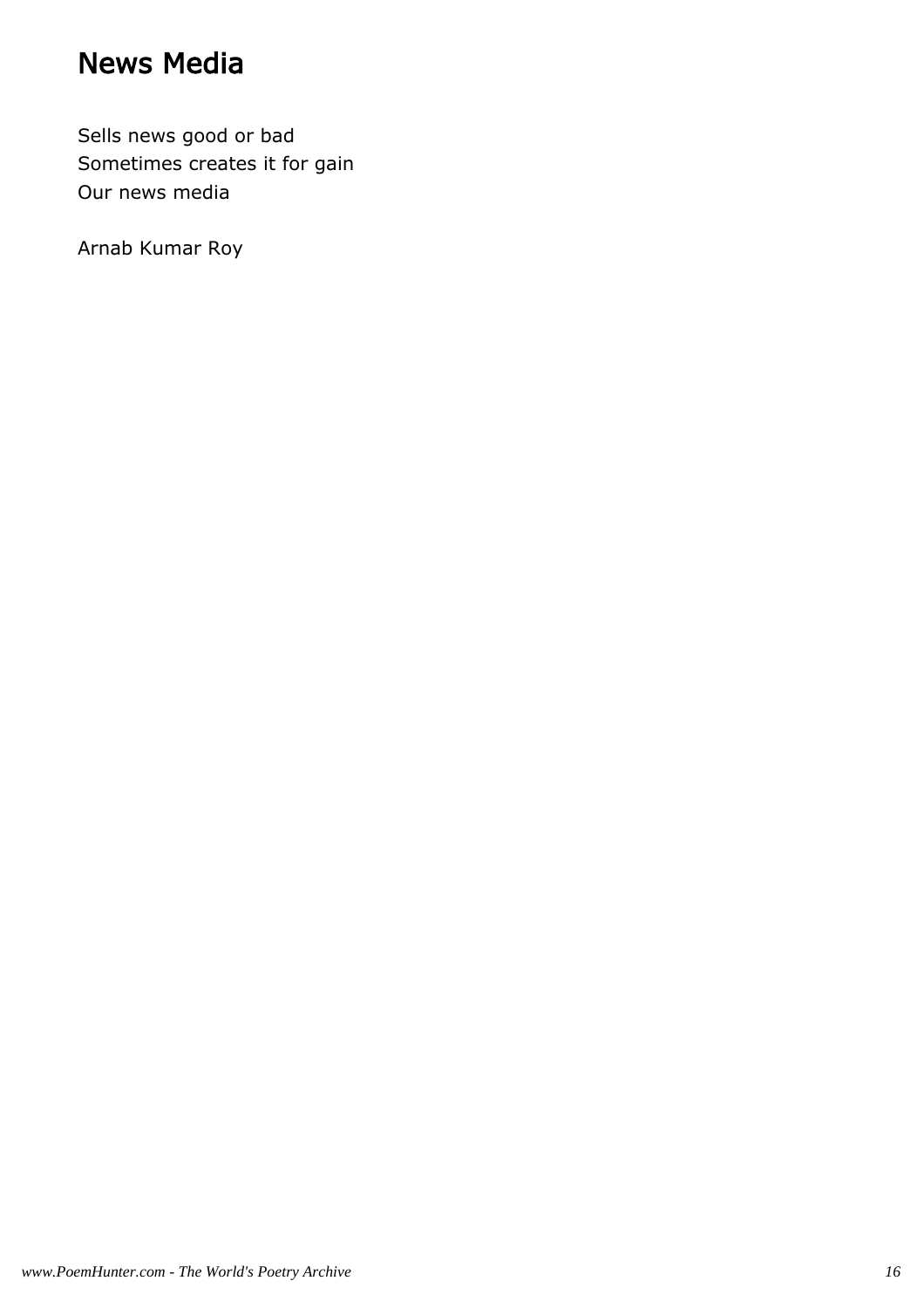#### Prostitute

A bird's feathers plucked darkness never ends in life wait for heart stop beat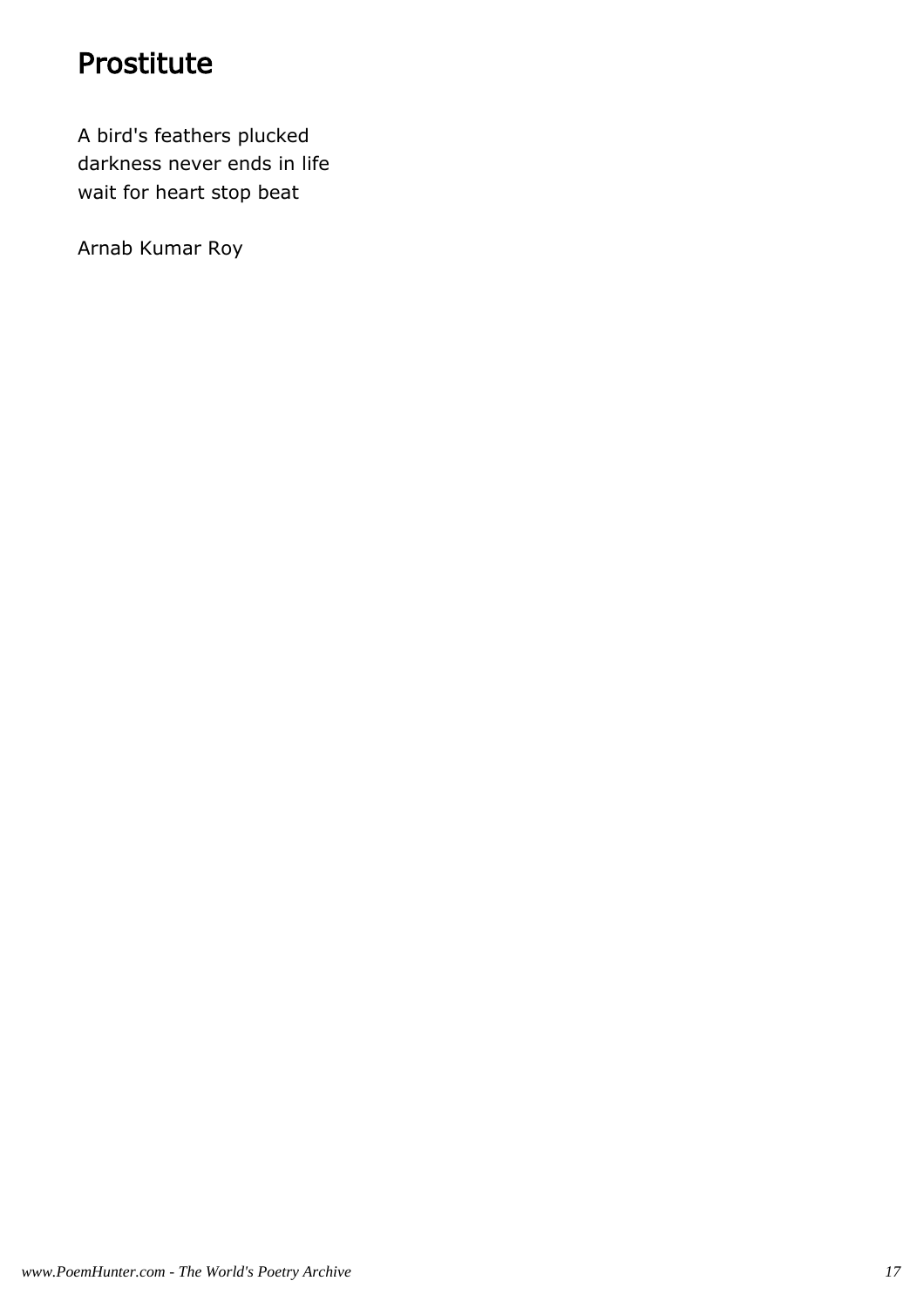#### Rape

Walk, Road ahead, The leering hyenas (rapists)waiting, To taste a piece of meat (human flesh) , They are thirsty, Rolling tongues, I can see.

A nasty stare, At my body, I feel so dirty.

Taking a step, I walk back, Are they coming for me?

Fear, Strikes my heart, Run, run All I hear.

I try my best, To run away, But those weak legs, Give away, I fall down.

I lost my sense, They have conquered me, They throw water at my face, I open my eyes, To see their face, Are they humans or a pack of wolves? I ask myself.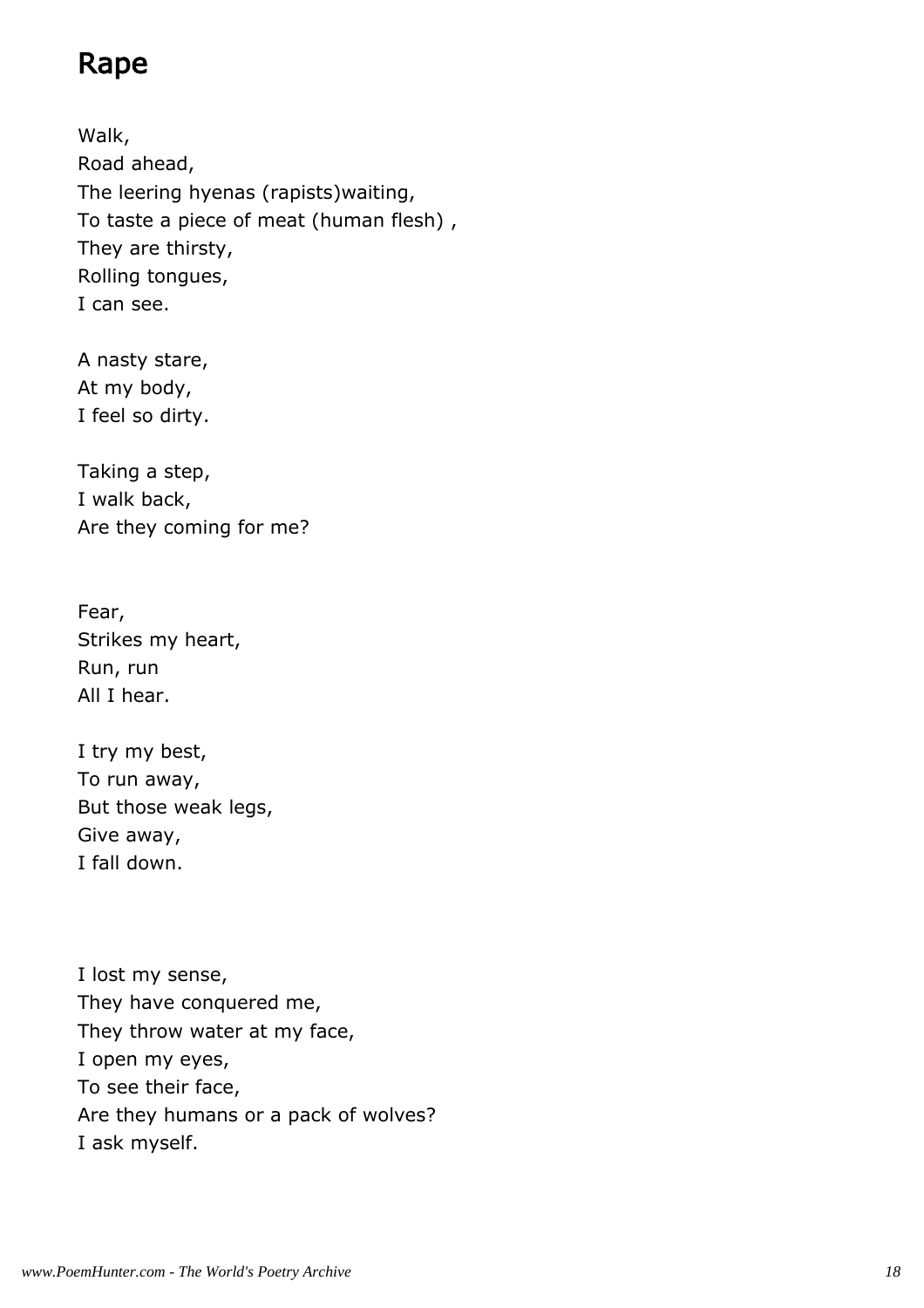Celebrations have begun, I am lying on the ground, Nowhere to run,

I plea, To let me go, I scream, However, To no avail, They took off my shirt, Naked I Lie, At their hands,

They taste my flesh, Taking turns, Again and again, While I lie, Tasting my tears salty taste, Drops of blood, Oozing out from my flesh, They take a bloodbath, At my expense,

Just before, I close my eyes, I see the moon shining bright, While the stars calling me from behind.

(O! Maniacally perverted men please do not rape.)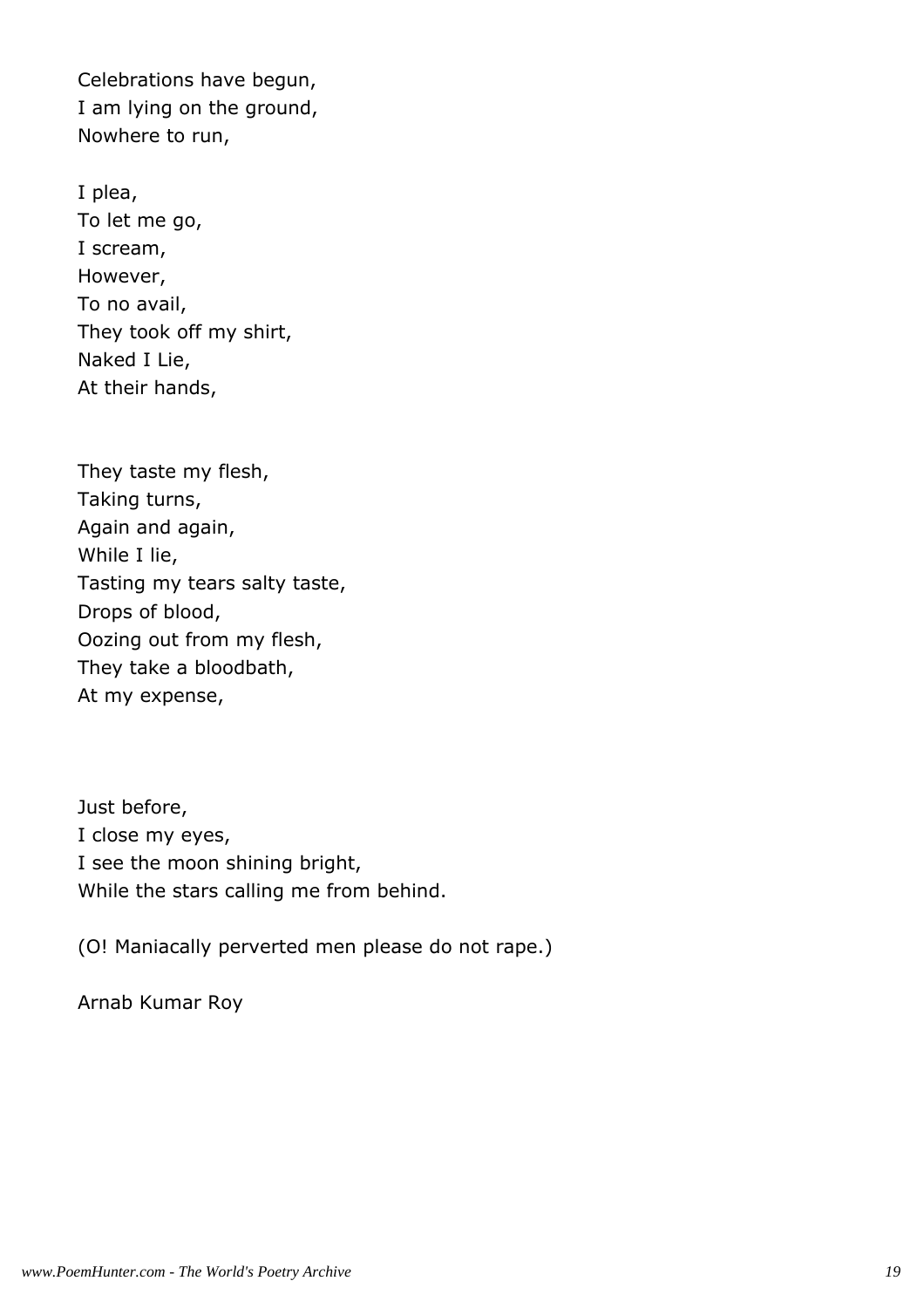# Rebirth

Buried in graves The soul has escaped to bliss New birth to take place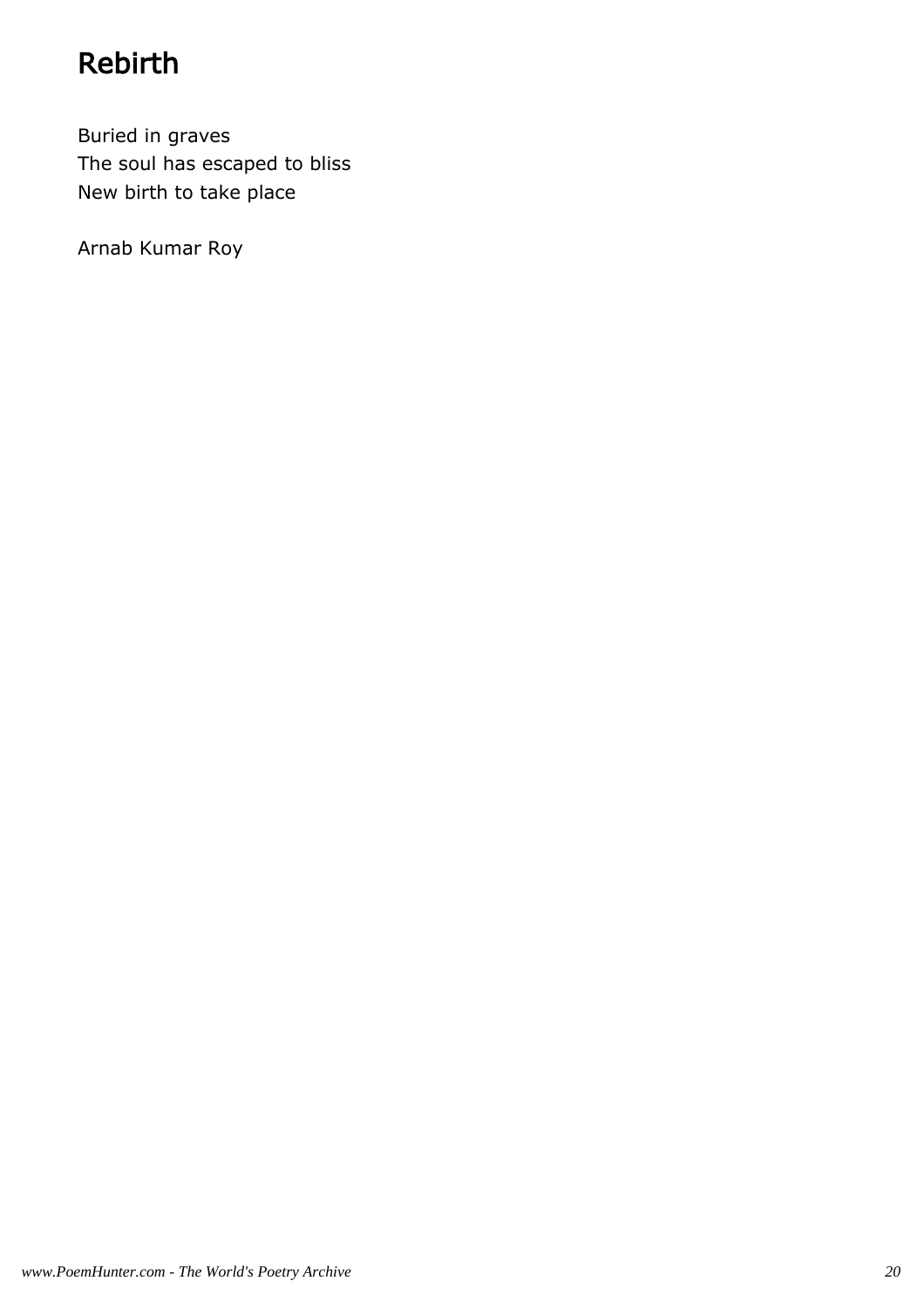### Silence

A withered flower a peaceful candlelight march silence speaks something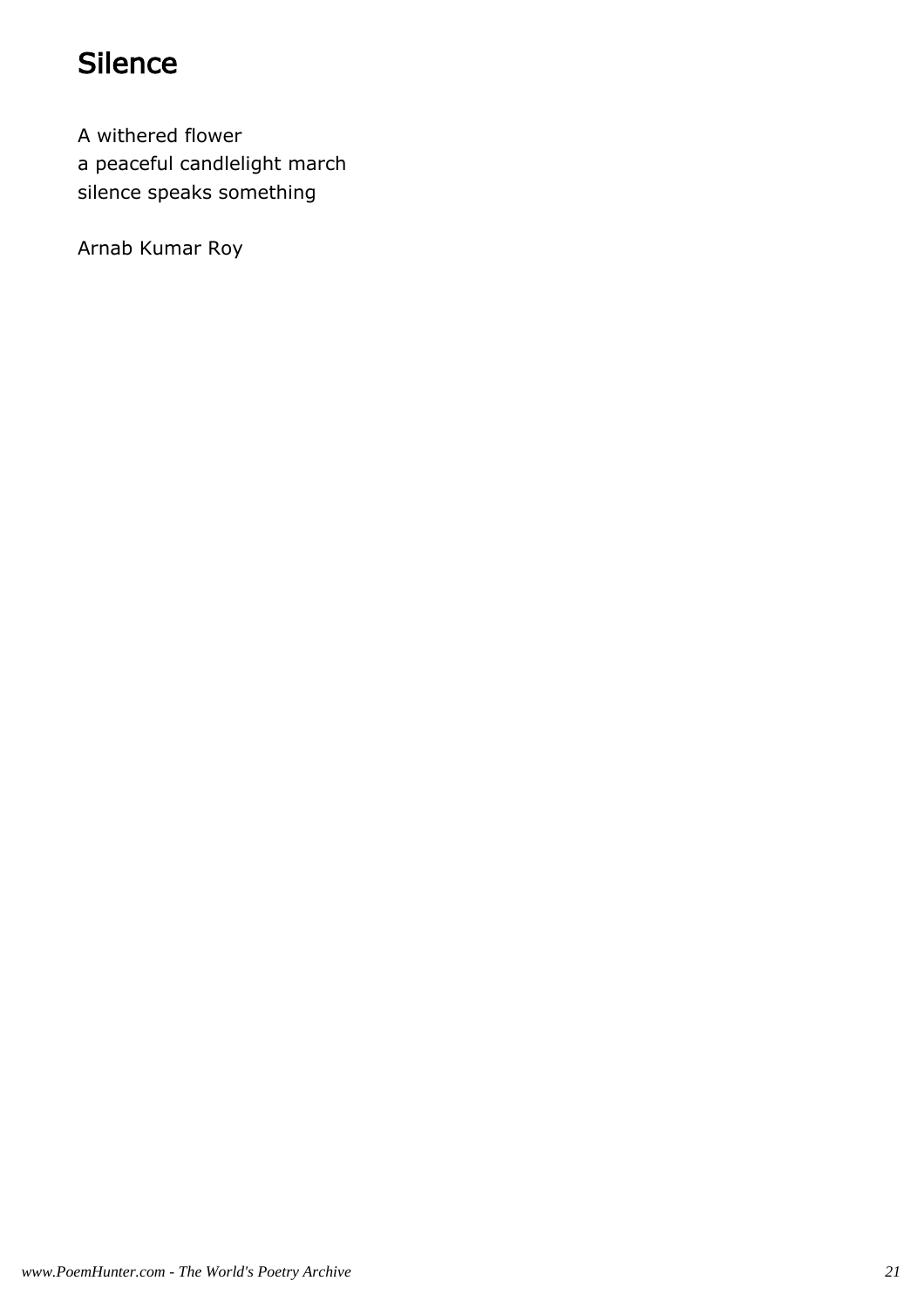# Suicide

Darkness consumes hope reality hard to bear death, only escape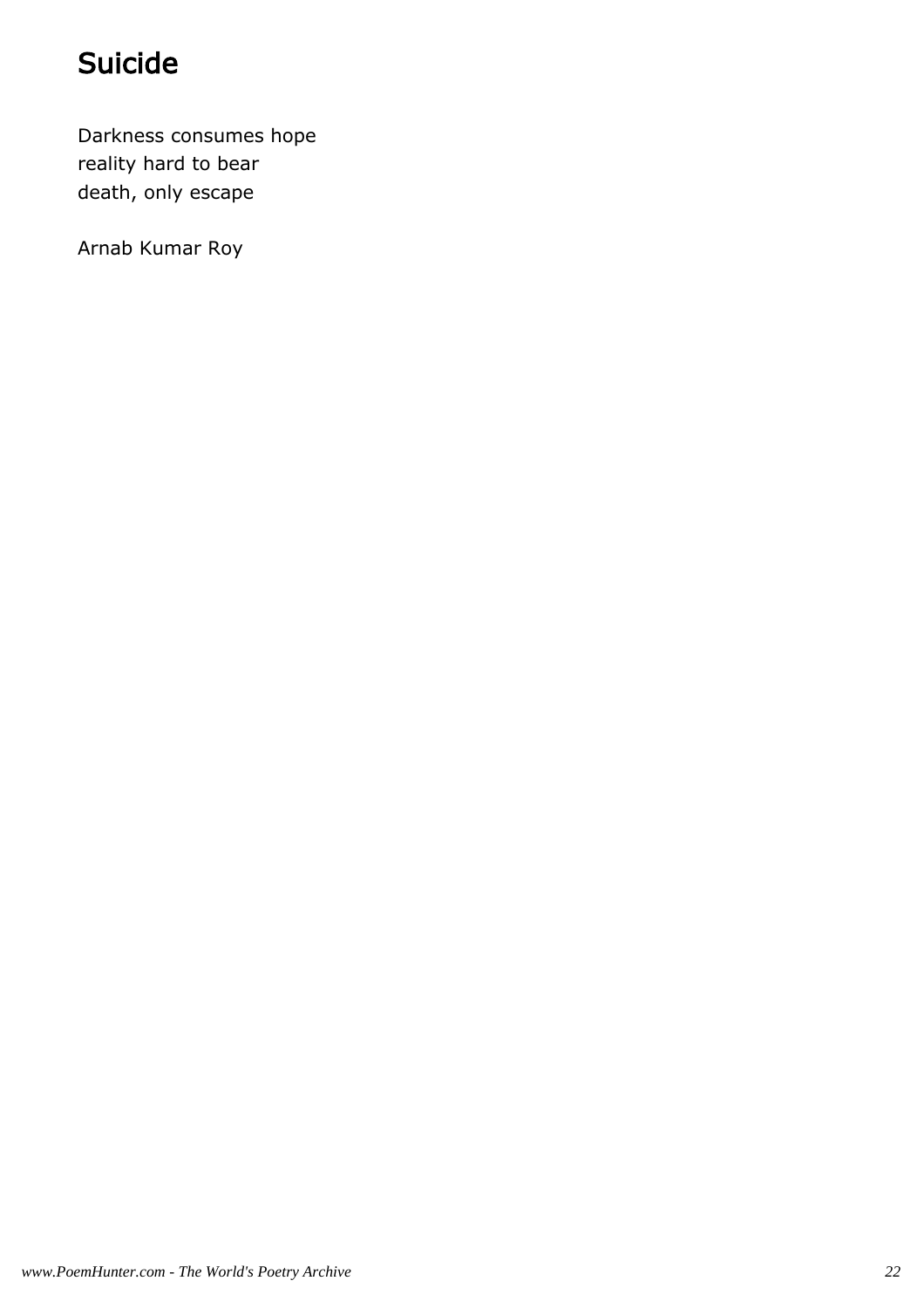#### War

Religion went bad God's message is forgotten mayhem everywhere

Decapitated bodies, it's a sea of blood hunger everywhere

Wounded lion weeps mother prays for his brave son wife's tears say it all

caskets arriving patriots disappearing caskets returning

Victory in war a shame for humanity mercy never rains